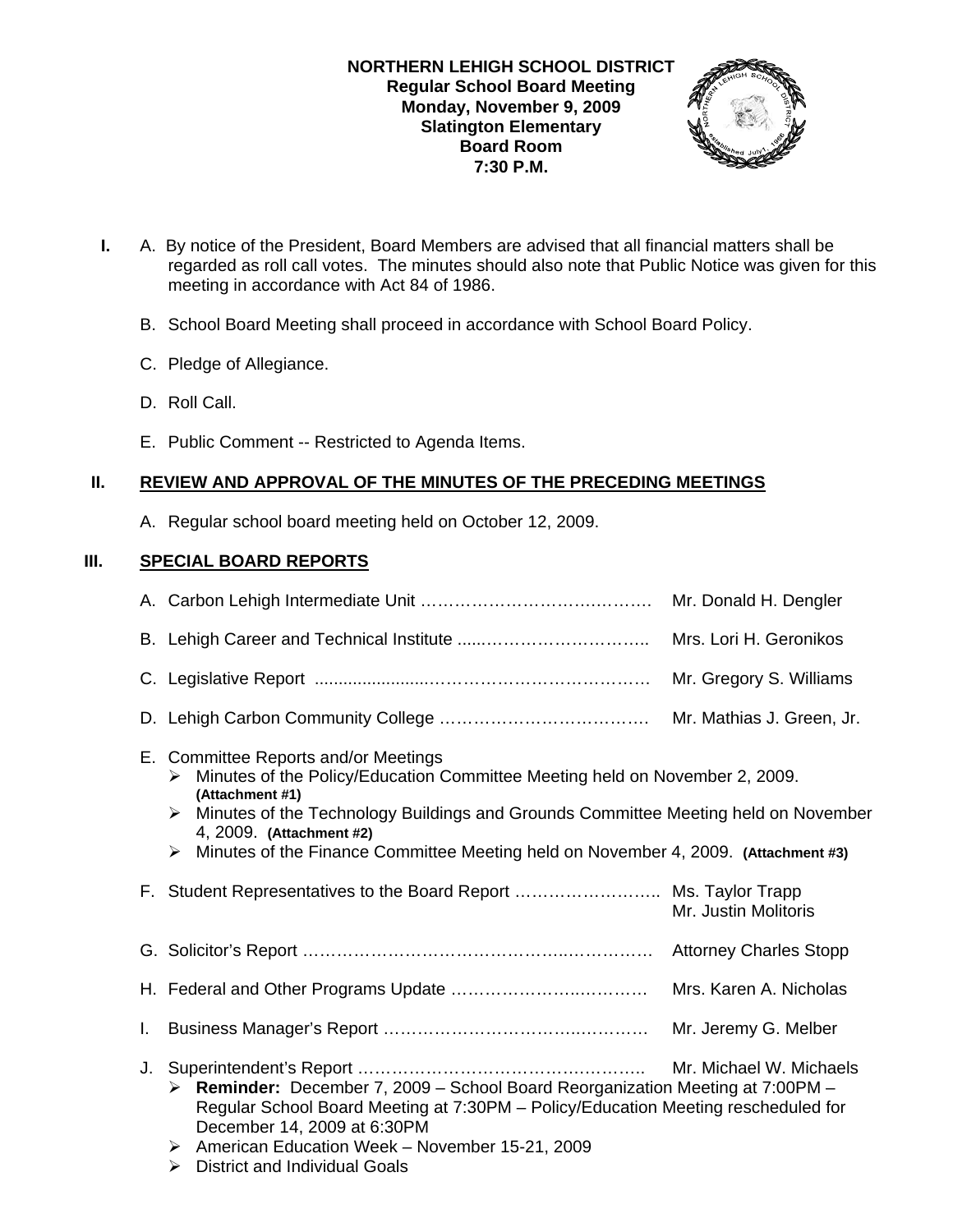- ¾ Student Council Yearly Board Presentation
- J. An executive session will be held at 7:00 p.m. in the Superintendent's Office.

#### **IV. PERSONNEL**

| A. Sally Kasztejna*                                             |                                                                                                                                                                               |  |
|-----------------------------------------------------------------|-------------------------------------------------------------------------------------------------------------------------------------------------------------------------------|--|
| Assignment:                                                     | High School Cook's Helper, replacing Linda Nails who<br>resigned                                                                                                              |  |
| Salary:                                                         | \$7.50/Per Hour/5 1/2 Hours Per Day/5 Days Per Week<br>(2005-2009 NL Educational Support Personnel Association<br>Collective Bargaining Unit Agreement - rate could change if |  |
|                                                                 | starting wage is adjusted with new bargaining agreement)                                                                                                                      |  |
| Effective:                                                      | November 10, 2009                                                                                                                                                             |  |
| *60 Day probationary period ending on or about January 8, 2010. |                                                                                                                                                                               |  |
|                                                                 |                                                                                                                                                                               |  |

- B. Salary Adjustments
	- 1. Acknowledge the following teacher who has completed the requirements per the Collective Bargaining Agreement that would entitle her to a salary increase for the 2009- 2010 school year:

Christopher Jones<br>From: Step 4B From: To: Step 4B+24

2. Acknowledge the following aides who have achieved Highly Qualified Status and have supplied proof of such status to the Superintendents Office. These individuals are entitled to a \$1.00 per hour salary increase per the Memorandum of Understanding with the Educational Support Staff.

 Gail Miller Stephanie Stilwell

#### C. Unpaid Leaves Of Absence

Approve the request of Donna Lobach-Berger, Slatington Elementary Personal Care Assistant, to take an unpaid leave of absence beginning on January 18, 2010. Upon the exhaustion of 12 weeks of unpaid leave she is requesting an additional 12 weeks in accordance to school board policy #539 Uncompensated Leave. Ms. Lobach-Berger is requesting these leaves in order to complete her student teaching obligations and receive her degree in elementary education. She anticipates her student teaching assignment will end approximately May 14, 2010. **(Attachment #4)**

- D. Unpaid Volunteers
	- 1. Approve the following unpaid volunteer aides in the Peters and Slatington Elementary Schools for the 2009-2010 school year: Chris Bennett, Robin Blocker, Sharon Boyesen\*, Jessica Engler\*, Rachel Hillegas, Julie Hummer\*, Lynne McGeehan\*, Barbara Rejician, John Rejician, Marlene Simock and Charles Uhler.  **\*Pending Verification of Clearances**
	- 2. Approve the following unpaid volunteer aide in the Middle School for the 2009-2010 school year: Janice Altrichter.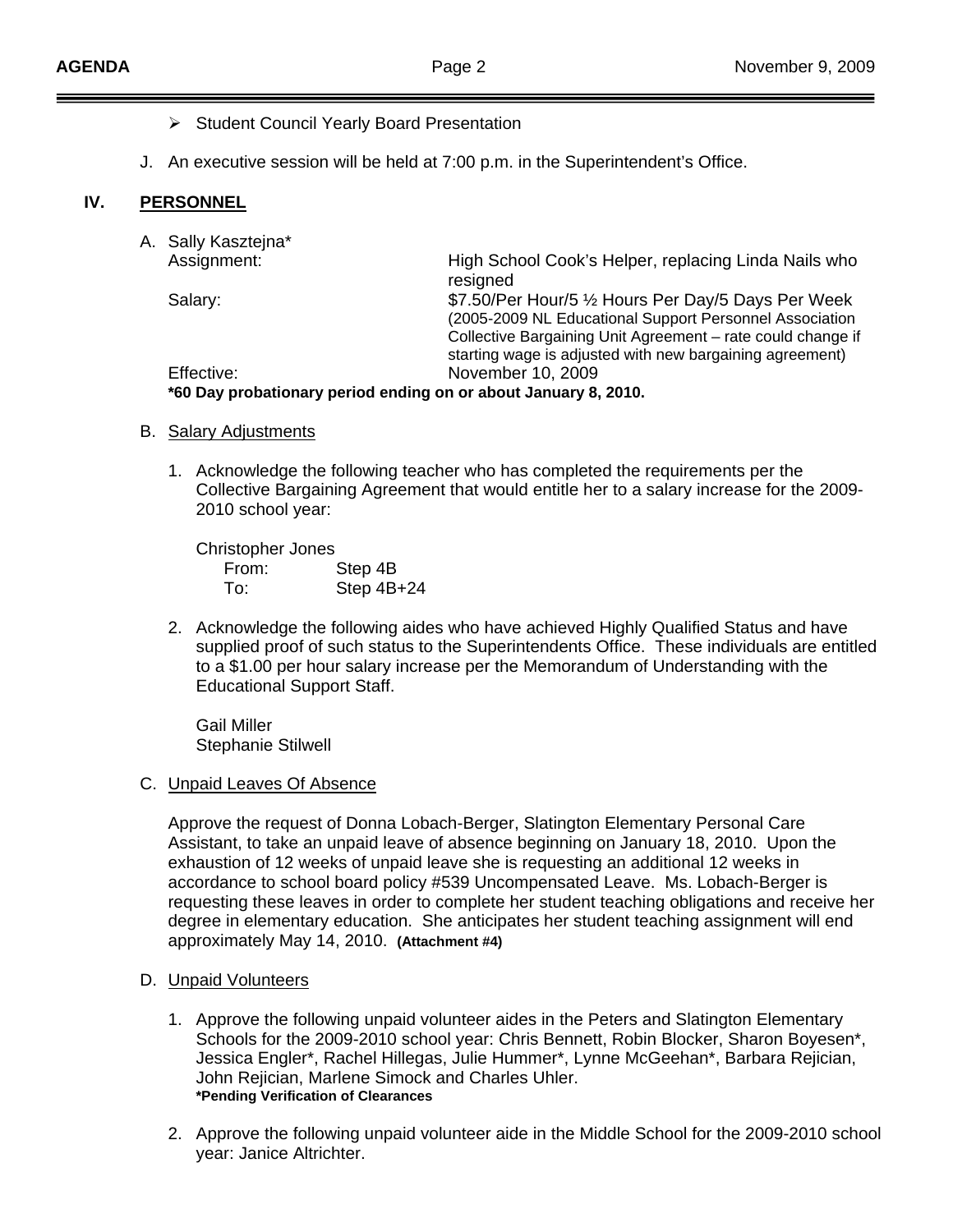#### E. Co-Curricular Volunteers 2009-2010 School Year **(Attachment #5)**

| Michael Mantz        | Assistant Boys Basketball Coach |
|----------------------|---------------------------------|
| <b>Trevor Miller</b> | Assistant Boys Basketball Coach |

### F. Substitute Detention Monitor

 Approve to appoint the following list of people as Substitute Secondary Detention Monitors for the senior high school for the 2009-2010 school year. Work will be on an as needed basis and compensation will be at a salary of \$20.00 per hour worked.

 Renee Evans Christopher Jones Michael Lehtonen Candice Saville

#### G. Substitute

1. Instructional

 Approve the following substitute teachers for the 2009-2010 school year at the 2009-2010 substitute teacher rates as approved on the Supplementary Personnel Salary Schedule:

Dawn Kemery - Elementary James Larrison\* – All Subjects Lynn Annis – CLIU Guest Teacher Annette Benedetto – CLIU Guest Teacher Erin Cox – CLIU Guest Teacher Michael Dee – CLIU Guest Teacher Jamie Farber – CLIU Guest Teacher Dennis Fetter – CLIU Guest Teacher Joseph Fruhman – CLIU Guest Teacher Megan Heffelfinger – CLIU Guest Teacher Amy Krall – CLIU Guest Teacher Regina Lea – CLIU Guest Teacher Roderick Lowe – CLIU Guest Teacher Hannah Mulry – CLIU Guest Teacher Theresa Oliveira – CLIU Guest Teacher David Puckett\* – CLIU Guest Teacher Gina Rotondo – CLIU Guest Teacher Patricia Sottolano – CLIU Guest Teacher Asimo Tsilikoudis – CLIU Guest Teacher Randy Utsch – CLIU Guest Teacher Patrick Visconti – CLIU Guest Teacher **\*Pending Verification of Missing Documents**

2. Non-Instructional

 Approve the following individuals as substitute cafeteria workers for the 2009-2010 school year at the 2009-2010 substitute rate as approved on the Supplementary Personnel Salary Schedule:

 Claire Danko\* **\*Pending Verification of Missing Documents**

# **V. CONFERENCES**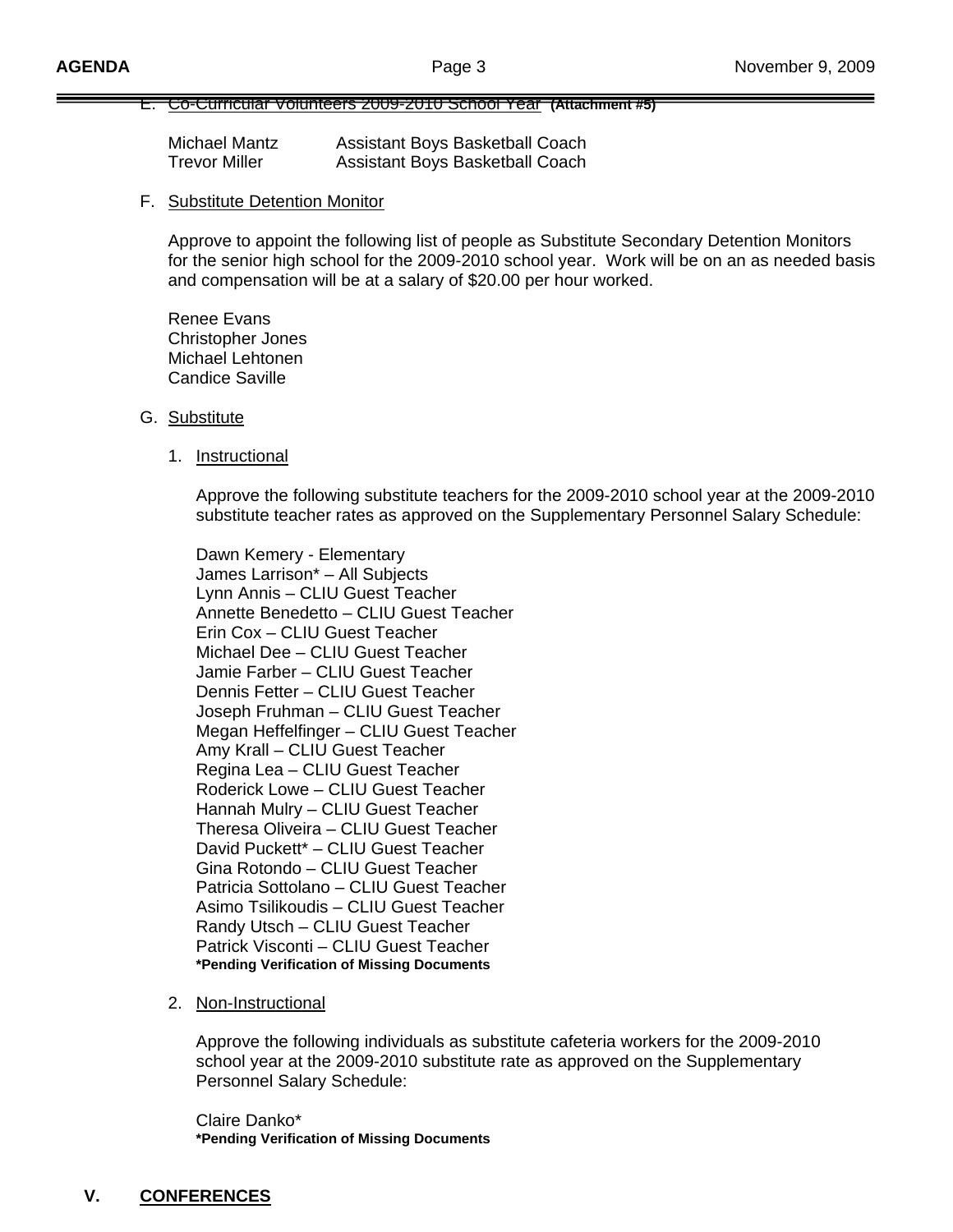- A. Mary Kay Williamson Eastern PA Special Education Administrator's Conference October 28- 30, 2009 – Hershey Lodge, Hershey, PA –Lodging: \$435.00 – Total Approximate Cost: \$435.00 – Funding: Director of Special Education Budget **(Attachment #6)**
- B. Scott Gerould PSAHPERD 2009 Annual Convention November 19-21, 2009 Valley Forge Convention Center, Valley Forge, PA – Registration: \$120.00, Lodging: \$200.00, Travel: \$37.50 – Total Approximate Cost: \$357.50 – Funding: Project 720 Grant and/or Personal Expense **(Attachment #7)**

# **VI. POLICY**

- A. Board Policy First Reading
	- 1. Approve school board policy #237 Pupils Electronic Devises, as presented after first reading. **(Attachment #8)**
	- 2. Approve new school board policy #103.1 Programs Nondiscrimination Qualified Students with Disabilities, as presented after first reading. **(Attachment #9)**
	- 3. Approve school board policy #113.1 Programs Discipline of Students with Disabilities, as presented after first reading. **(Attachment #10)**
	- 4. Approve school board policy #113.2 Programs Behavior Support, as presented after first reading. **(Attachment #11)**
	- 5. Approve school board policy #114 Programs Gifted Education, as presented after first reading. **(Attachment #12)**
- B. Field Trip

Team North – Middle School – Historic Area of Philadelphia, PA – June 2, 2010 – Funded by Student Fundraising Efforts

## **VII. CURRICULUM AND INSTRUCTION**

A. Approve to authorize proper officials to execute an agreement between the Northern Lehigh School District and the Carbon Lehigh Intermediate Unit #21 to provide special education services for the 2009-2010 school year. **(Attachment #13)**

# **VIII. OLD BUSINESS**

# **IX. NEW BUSINESS**

A. Approve the Collective Bargaining Agreement between The Northern Lehigh School District and Northern Lehigh Educational Support Personnel Association. **(Copies distributed to board members only)** 

# **X. FINANCIAL**

- A. Approve the Following Financial Reports:
	- 1. General Fund June 2009
	- 2. NLMS Student Activities Account month of October
	- 3. NLHS Student Activities and Scholarship Acct for the month of October
- B. Approve the Following List of Bills: